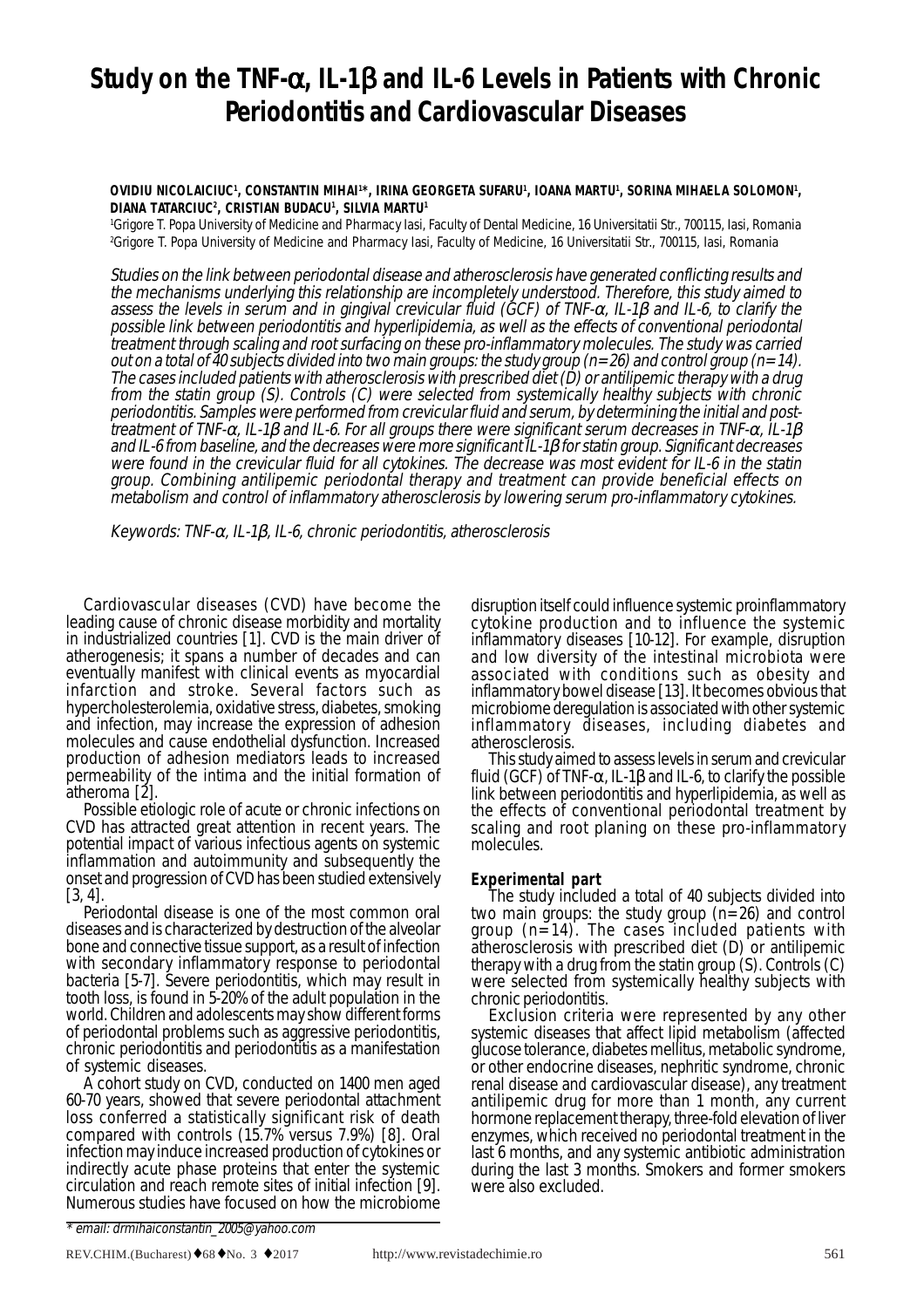Each patient completed a questionnaire that included data on oral hygiene, diet, medication history, current medication. All data obtained from clinical history and clinical and laboratory examinations were recorded in individual files.

Cases were submitted to a comprehensive periodontal examination which included radiographs and periodontal diagnosis. Oral health status of the control group was verified by clinical examination. Measurements of periodontal parameters, periodontal probing, BOP, plaque index, calculus index, tooth mobility and furcation lesions were standardized to the examiners.

The study was conducted according to the Helsinki Declaration. All participants gave their informed consent. All analyzes were performed in blind.

Metabolic parameters were analyzed at baseline and at 3 months after periodontal therapy. Blood samples were taken to measure levels of triglycerides (TRG), total cholesterol (TC), low density lipoproteins (LDL), high density lipoprotein (HDL) and very low density lipoprotein (VLDL). Samples were obtained after a fasting period of 12 hours from the ante-cubital vein. Serum lipid levels were determined by routine enzymatic methods.

Analysis of IL-1 $\beta$ , IL-6 and TNF- $\alpha$  in serum and in crevicular fluid was conducted at the beginning of the study and at 3 months after periodontal therapy.

For cytokine analysis 5ml of venous blood were drawn from an antecubital vein using a blood collection tube. Blood was allowed to clot for 30 min on ice and centrifuged for 10 min at 3000 rpm prior to placing the serum in 0.5 mL aliquots polypropylene tubes, which were stored at -40°C until biochemical analysis. For laboratory assessments of serum the Enzyme-Linked Immunosorbent Assay (ELISA) was used. Results are expressed in pg/ mL. The lower limits of detection were <7, <2, and <9 pg/mL for IL-1β, IL-6

and TNF-α, respectively. Crevicular fluid samples were collected from sites of disease (PPD  $\geq$ 4 mm). Subjects were instructed not to eat, drink or brush teeth for 1 h prior to GCF sampling. Before sampling, the tooth was isolated with cotton rolls, supragingival plaque was carefully removed and the site was gently dried with air spray. A sterile paper cone (Dentsply Maillefer, Tulsa, OK, USA) was placed in each of the selected pockets, left in site for 30 s and then immediately placed in sterile Eppendorf tubes, which were stored at -200 C until the analysis. In case of visible contamination with blood, paper cone was removed and a new site was selected.

For the cytokines determination, the cone paper were thawed, cut into 1cm in length and thawed in  $50 \mu L$  1X phosphate buffered saline solution  $[13 \text{ mM Na}_{2}HPO_{4}^{\dagger}, 7]$ mM NaHPO<sub>4</sub>, 100 mM NaCl ( $pH$  7.0)] at 4<sup>o</sup>C. Further, the paper points were centrifuged at 13,000 x g for 10 min at 40 C.

TNF-α, IL-1β and IL-6 concentrations were determined using ELISA (MyBioSource, San Diego, CA, USA) in a Luminex® 200™ analyzer (Luminex Corporation, Austin, TX, USA). The measurements were performed according to the manufacturer's instructions and standards and samples were measured in duplicate.

Periodontal therapy included manoeuvres of scaling and root planing (Full-mouth disinfection), with ultrasonic and manual instruments, performed in the Clinic of Periodontology, Faculty of Dental Medicine of the Grigore T. Popa UMPh, Ia<sup>o</sup>i.<br>Post-treatment evaluation of local and systemic

inflammatory status was carried out at 3 months after periodontal therapy. At this stage, specialized clinical assessments of patients, with periodontal indices redetermination were performed. The quantification of

cytokines was performed in serum by ELISA. Armonk, NY, USA) and  $p < 0.05$  was considered to indicate a statistically significant difference. Continuous variables with a normal distribution are expressed as mean  $\pm$ standard deviation of the mean and were analyzed using parametric tests (t-test for paired samples and independent). Since the cytokine levels were not normally distributed, the data is expressed as median (minimum and maximum) and they were analyzed using nonparametric tests (Mann Whitney U test or Wilcoxon test for unrelated samples related to samples). Fisher and McNemar tests were used to compare frequencies between related or unrelated samples. Ñ Spearman correlation coefficient was used to analyze correlations between clinical parameters and cytokines.

# **Results and discussions**

Twenty-six patients with atherosclerosis, aged 39-62 years (13 women and 13 men) and 14 systemically healthy control subjects aged between 30 and 51 years (7 women and 7 men) participated in the study. There were no significant differences related to age and gender  $(P > 0.05)$ .

Eight patients in the test group received a dose of 10mg or 20 mg atorvastatin for 1 month. At the end of the first month, the lipid levels of statin patients were reassessed for possible need for dose adjustment. However, it has been found there is no need to change the dose of the statin. Thus, statin dose of the studied population was constant throughout the study. Also, all patients said they have complied with the doctor's recommendations during the

For groups of atherosclerosis, body mass index (BMI) ranged between 22.24 and 41.38 and for systemic group healthy BMI value ranged between 18.00 and 30.60 at baseline. Groups S and D had a greater value of BMI compared to the C group ( $P < 0.05$  and  $P < 0.01$ , respectively) at baseline and at the end of the study period  $(P<0.05$  and  $P<0.01$ , respectively).<br>Table 1 displays the periodontal clinical parameters and

serum lipids in study groups according to the study periods. For the C, S and D groups there were significant differences in parameters between the baseline and 3 months evaluation, except CAL (table I).

GCF and serum levels of TNF-α, IL-1β and IL-6 of the study groups are shown in table 2. In all groups there was a significant decrease in TNF-α, IL-1β and IL-6 from baseline and the most significant decreases was recorded

for IL-1βfor statin group ( $P < 0.01$ ).<br>Significant decreases were found in the crevicular fluid for all cytokines (table 2). The most obvious decrease (P =  $0.001$ ) was for IL-6 in the group of statins.

Periodontitis is an infectious disease caused by predominantly anaerobic Gram-negative bacteria, and causes exacerbation of systemic and local proinflammatory molecules such as tumor necrosis factor alpha (TNF-α), interleukin (IL)-1 beta (IL-1β), RANKL and IL-6 [f, g, h]. These cytokines generate an increased mobilization of fats from the liver and adipose tissue [17] and enhance the binding of low density lipoprotein (LDL) to the endothelium and smooth muscles.

There is evidence that infections may be responsible for the accelerated development of atherosclerosis [18]. The association between periodontal infection and an increased risk of cardiovascular disease was highlighted by several researchers [13, 20].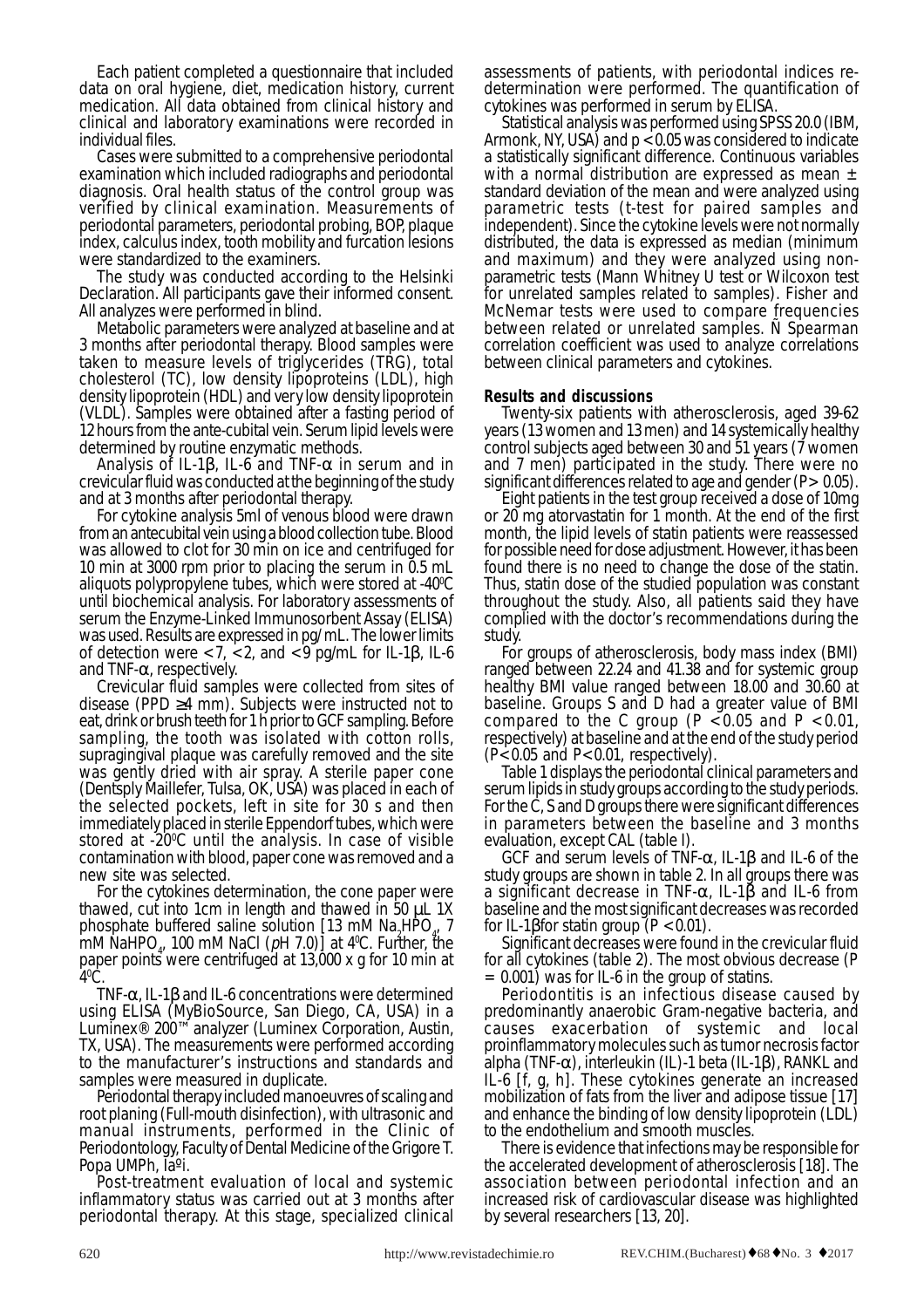**Table 1** CLINICAL AND SERUM PARAMETERS ON GROUP STUDIES\*

|                            | $C(n = 14)$ |             |         | $D(n=14)$   |             |         | $S(n = 12)$ |            |         |
|----------------------------|-------------|-------------|---------|-------------|-------------|---------|-------------|------------|---------|
|                            | Baseline    | 3M          | P Value | Baseline    | 3M          | P Value | Baseline    | 3М         | P Value |
| ΡI                         | 1.05        | 0.15        | 0.000   | 1.18        | 0.20        | 0.002   | 1.48        | 0.25       | 0.000   |
|                            | $(0.38 -$   | $(0.13 -$   |         | $(0.31 -$   | $(0.11 -$   |         | $(0.28 -$   | $(0.11 -$  |         |
|                            | 3.20        | 1.90)       |         | 2.90)       | 2.01)       |         | 2.84)       | 1.20)      |         |
| GI                         | 1.10        | 0.12        | 0.000   | 0.91        | 0.12        | 0.000   | 0.90        | 0.16       | 0.001   |
|                            | $(0.25 -$   | $(0.02 -$   |         | $(0.33 -$   | $(0.07 -$   |         | $(0.25 -$   | $(0.11 -$  |         |
|                            | 2.13)       | 0.65)       |         | $2.20$ )    | 1.10)       |         | 2.10)       | 1.17)      |         |
| PPD(mm)                    | 2.64        | 2.10        | 0.015   | 3.06        | 1.31        | 0.049   | 1.92        | 1.30       | 0.000   |
|                            | $(1.00 -$   | $(1.90 -$   |         | $(1.06 -$   | $(1.12 -$   |         | $(1.77 -$   | $(1.84 -$  |         |
|                            | 4.26        | $3.40$ )    |         | 0.13)       | 2.83)       |         | 3.87        | 2.67)      |         |
| BOP(%)                     | 51.02       | 44.00       | 0.000   | 51.18       | 15.21       | 0.000   | 91.50       | 15.60      | 0.001   |
|                            | $(8.38 -$   | $(0.23 -$   |         | $(3.34 -$   | $(6.25 -$   |         | $(0.60 -$   | $(5.79 -$  |         |
|                            | 100)        | 100)        |         | 100)        | 44.00)      |         | 100)        | 32.69)     |         |
| CAL(mm)                    | 3.18        | 3.09        | 0.264   | 3.14        | 3.04        | 0.758   | 3.33        | 2.91       | 0.085   |
|                            | $(1.16 -$   | $(2.06 -$   |         | $(1.25 -$   | $(1.94 -$   |         | $(1.21 -$   | $(1.93 -$  |         |
|                            | 7.13)       | 5.60)       |         | $4.38$ )    | 4.05)       |         | 4.89)       | 4.95)      |         |
| $BMI$ (kg/m <sup>2</sup> ) | 24.90       | 25.40       | 0.777   | 28.65       | 28.50       | 0.218   | 28.77       | 29.57      | 0.983   |
|                            | $(18.00 -$  | $(19.20 -$  |         | $(22.24 -$  | $(17.75 -$  |         | $(24.19 -$  | $(23.28 -$ |         |
|                            | 30.60)      | 32.20)      |         | 36.87)      | 38.70)      |         | 41.38)      | 38.42)     |         |
| <b>TC/HDL</b>              | 3.52        | 3.88        | 0.114   | 5.26        | 5.12        | 0.244   | 4.66        | 4.71       | 0.108   |
|                            | $(2.09 -$   | $(2.26 -$   |         | $(3.16 -$   | $(2.20 -$   |         | $(2.97 -$   | $(2.89 -$  |         |
|                            | 4.75)       | 5.88)       |         | 7.46        | 7.26        |         | 9.10)       | 8.54)      |         |
| TC(mg/dl)                  | 163.00      | 162.00      | 0.324   | 221.50      | 213.50      | 0.856   | 218.00      | 204.50     | 0.594   |
|                            | $(90.00 -$  | $(133.00 -$ |         | $(130.00 -$ | $(144.00 -$ |         | $(144.00 -$ | $(123.0 -$ |         |
|                            | 190.00)     | 209.00)     |         | 271.00)     | 269.00)     |         | 347.0)      | 298)       |         |
| LDL(mg/dl)                 | 96.50       | 98.60       | 0.717   | 150.00      | 138.20      | 0.834   | 146.90      | 130.10     | 0.348   |
|                            | $(31.80 -$  | $(27.70 -$  |         | $(59.00 -$  | $(62.00 -$  |         | $(78.60 -$  | $(64.00 -$ |         |
|                            | 124.40)     | 148.20)     |         | 192.80)     | 193.00)     |         | 216.00)     | 202.40)    |         |
| HDL(mg/dl)                 | 46.00       | 47.00       | 0.102   | 41.00       | 41.00       | 0.834   | 44.00       | 45.00      | 0.463   |
|                            | $(33.00 -$  | $(31.00 -$  |         | $(30.00 -$  | $(27.00 -$  |         | $(19.00 -$  | $(34.00 -$ |         |
|                            | 72.00)      | 62.00)      |         | 61.00)      | 64.00)      |         | 67.00)      | 77.00)     |         |
| VLDL(mg/dl)                | 17.40       | 23.20       | 0.019   | 25.00       | 30.80       | 0.209   | 23.30       | 38.20      | 0.413   |
|                            | $(8.00 -$   | $(10.50 -$  |         | $(10.20 -$  | $(11.00 -$  |         | $(9.00 -$   | $(13.80 -$ |         |
|                            | 43.20)      | 41.00)      |         | 74.00)      | 77.00)      |         | 147.00)     | 114.60)    |         |
| TG(mg/dl)                  | 84.00       | 98.00       | 0.102   | 124.00      | 153.50      | 0.549   | 117.00      | 137.50     | 0.656   |
|                            | $(38.00 -$  | $(44.00 -$  |         | $(50.00 -$  | $(53.00 -$  |         | $(45.00 -$  | $(71.00 -$ |         |
|                            | 203.00)     | 210.00)     |         | 367.50)     | 286.00)     |         | 686.00)     | 307.0)     |         |

\*Values are expressed as median (min–max)

C=control group; D=diet group; S=statin group; 3M= evaluation at 3 months after periodontal treatment; PI=plaque index; GI=gingival index; PPD=periodontal probing depth; BOP=bleeding on probing index; CAL=clinical attachment loss; BMI=body mass index; TC=total cholesterol; LDL=low density lipoproteins; HDL=high density lipoproteins; VLDL= very low density lipoproteins; TG=triglycerides.

Impaired lipid metabolism may play an important role in the association between periodontitis and cardiovascular diseases. Patients diagnosed with atherosclerosis presented significantly higher periodontal parameters values than subjects with of a normal metabolic status [21].

Furthermore, it has been shown that an improved periodontal health may affect the metabolic control of hyperlipidemia and can be considered as an adjunct to the standard of care of the patient with atherosclerosis [22]. Because the pro-inflammatory cytokines in the serum and GCF, such as TNF- $\alpha$ , IL-1b and IL-6 may play an important role in the association between periodontal disease and atherosclerosis [22], we have tried in this study to evaluate the effects of periodontal treatment on the metabolic

control of hyperlipidemia and inflammatory components. the association between periodontal disease and atherosclerosis. At baseline, lifestyle changes such as diet

modification and exercise - which are important components of treatment of lipid disorders - have been recommended in addition to antilipemic drug therapy. All patients said they have complied with the doctor's recommendations during the study, but further monitoring was not performed. Because it was not possible to measure fat mass during routine medical consultation, it was decided to use BMI as a substitute for changes in body composition. According to current results, periodontal treatment generally resulted in a slight decrease in atherogenic lipid profile with diet group (D).

In the statin group (S), there were also decreases in serum total cholesterol and LDL. In agreement with these findings, a study [14], which was conducted in hyperlipidemic patients, suggested that a group of antilipemic drugs resulted in significant decreases in serum total cholesterol and LDL, 3 months after completion of periodontal treatment.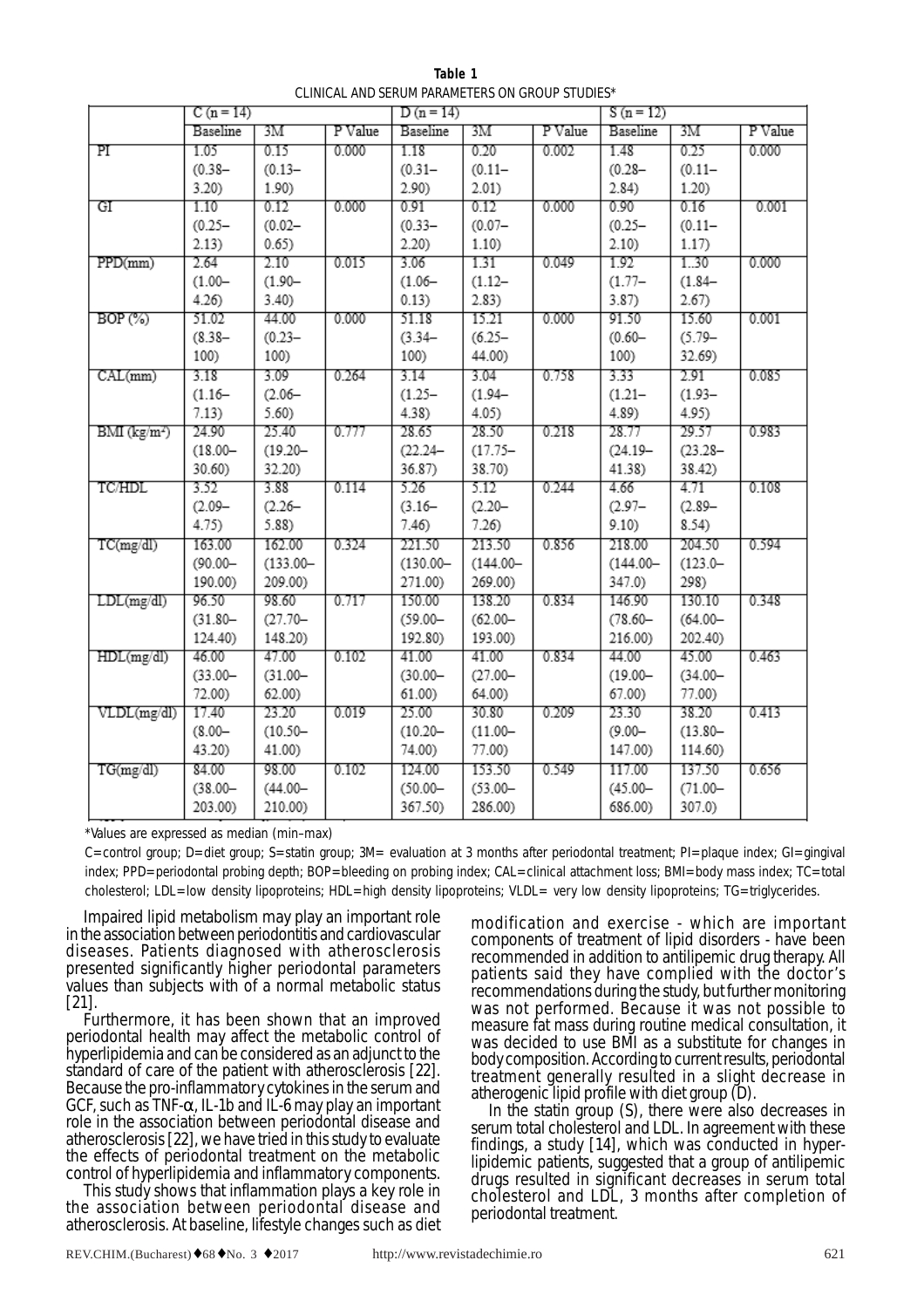|               | $C(n = 14)$ |           |         |           | $D(n = 14)$ |         | $S(n = 12)$ |           |         |  |
|---------------|-------------|-----------|---------|-----------|-------------|---------|-------------|-----------|---------|--|
|               | Baseline    | 3М        | P Value | Baseline  | 3М          | P Value | Baseline    | 3М        | P Value |  |
| Serum (pg/ml) |             |           |         |           |             |         |             |           |         |  |
| TNF- $\alpha$ | 15.92       | 10.61     | 0.043   | 16.07     | 10.16       | 0.039   | 18.39       | 9.73      | 0.029   |  |
|               | $(1.70 -$   | $(0.75 -$ |         | $(1.70 -$ | $(0.14 -$   |         | $(2.52 -$   | $(4.90 -$ |         |  |
|               | 178.94)     | 93.06)    |         | 732.66)   | 130.63)     |         | 177.51)     | 68.92)    |         |  |
| $IL-1\beta$   | 2.95        | 1.85      | 0.020   | 6.52      | 3.02        | 0.015   | 4.35        | 1.62      | 0.007   |  |
|               | $(0.90 -$   | $(0.53 -$ |         | $(0.73 -$ | $(1.00 -$   |         | $(0.23 -$   | $(0.11 -$ |         |  |
|               | 27.08)      | 20.40)    |         | 31.40)    | 15.34)      |         | 30.75)      | 12.35)    |         |  |
| $IL-6$        | 5.83        | 4.12      | 0.050   | 8.26      | 5.12        | 0.001   | 8.01        | 6.05      | 0.023   |  |
|               | $(3.41 -$   | $(3.52 -$ |         | $(3.41 -$ | $(3.46 -$   |         | $(0.49 -$   | $(3.21 -$ |         |  |
|               | 62.43)      | 36.15)    |         | 117.18)   | 7.38)       |         | 107.24)     | 10.71)    |         |  |
| GCF (pg/ml)   |             |           |         |           |             |         |             |           |         |  |
| TNF- $\alpha$ | 0.51        | 0.49      | 0.050   | 2.41      | 0.52        | 0.005   | 0.56        | 0.20      | 0.039   |  |
|               | $(0.42 -$   | $(0.34 -$ |         | $(2.00 -$ | $(0.31 -$   |         | $(0.1 -$    | $(0.1 -$  |         |  |
|               | 0.62)       | 0.50)     |         | 2.42)     | 1.22)       |         | 5.23)       | 1.12)     |         |  |
| $IL-1\beta$   | 2.11        | 2.79      | 0.230   | 2.35      | 3.00        | 0.968   | 3.91        | 2.36      | 0.180   |  |
|               | $(0.54 -$   | $(1.53 -$ |         | $(0.98 -$ | $(0.63 -$   |         | $(1.16 -$   | $(1.32 -$ |         |  |
|               | 63.49)      | 22.35)    |         | 100.27)   | 33.44)      |         | 62.2)       | 48.54)    |         |  |
| $IL-6$        | 0.82        | 0.61      | 0.039   | 1.06      | 0.20        | 0.021   | 1.47        | 0.14      | 0.001   |  |
|               | $(0.12 -$   | $(0.49 -$ |         | $(0.98 -$ | $(0.81 -$   |         | $(1.01 -$   | $(0.07 -$ |         |  |
|               | 2.57)       | 1.43)     |         | 1.14)     | 1.67)       |         | 1.85)       | 0.19      |         |  |

**Table 2** SERUM AND GCF CYTOKINE VALUES

\*Values are expressed as median (min–max)

C=control group; D=diet group; S=statin group; 3M= evaluation at 3 months after periodontal treatment; GCF=gingival crevicular fluid; TNF- $\alpha$  = tumor necrosis factor -alpha; IL-1 $\beta$ =interleukine-1 beta, IL-6= interleukine-6.

Bleeding on probing (BOP) was significantly higher in S group than C and D. This result can be interpreted by the fact that the extent of damage to lipid metabolism may be associated with periodontitis when taking into account

both inflammatory components.<br>According to current findings, the S group had serum and GCF IL-6 levels higher than D and control groups. In addition, increased levels of BOP were observed in S group compared to groups C and D.

According to the results, there have been significant decreases in IL-6 serum levels at the 3 months assessment of atherosclerosis groups. When taking into account that IL-6 could play a key role in the development of coronary artery disease (through a number of different mechanisms: metabolic, endothelial and coagulation) and there is a close relationship between circulating concentrations of CRP, IL -6 and TNF-á and serum lipid components [23], the role of periodontal treatment in patients with atherosclerosis

becomes important.<br>Several cytokines play a role in the pathogenesis of both coronary heart disease and periodontitis. These include interleukin-1, interleukin-6, interleukin-8, tumor necrosis factor, intercellular adhesion molecule-1 (ICAM-1), Pselectin and E-selectin. Interleukin-6 is involved in promoting coagulation, which may lead to the development of atherosclerosis. In a prospective study of 14 916 apparently healthy subjects, levels of IL-6 in 202 subjects who had a subsequent heart attack were higher than those of 202 control subjects, during a follow-up of 6 years (1, 8 to 1.5 pg/ml,  $P = 0.002$  [24]. This indicates that the levels of interleukin-6 may be a predictor of future risk of heart

Severe forms of periodontitis can lead to a state of systemic inflammation characterized by elevated serum levels of interleukin-6. One study reported that both subjects with coronary artery disease and periodontitis had significantly higher serum levels of interleukin-6 in comparison to subjects with coronary artery disease who did not have periodontitis  $(P < 0.05)$  [25]. The results of studies on the effect of periodontal intervention therapy on serum interleukin-6 are not consistent. Most studies have taken confounding factors such as gender, age, smoking

habits and medical history into account.<br>Gingival fluid (GCF) is a serum exudate found in gingival sulcus. GCF is an attractive oral liquid due to its ease of collection and capacity for the clinician to evaluate several sites in the oral cavity simultaneously. In a molecular epidemiological study, Offenbacher et al. described new clinical categories represented by different biological phenotypes based on clinical measurements, microbial and inflammatory response of the host to identify periodontal disease. Interestingly, the authors found that subjects with deeper probing depths and more severe bleeding had elevated levels of interleukin-1β (IL-1β) and

interleukin-6 (IL-6) [26, 27].<br>The immune system plays an important role in the pathology of periodontal disease, because most of the genes responsible for the development of periodontitis are related to the immune response. These include genes that affect IL-1, IL-6, TNF- $\alpha$ , IL-10, Fc-gamma receptor, CD14. The effects of IL-6 and TNF-a on lipid metabolism could still affect endothelial nitric oxide generation as a result of elevated non-esterified fatty acids [27]. The effect of IL-6 on platelets, fibrinogen and coagulation and of TNF- $\alpha$  in the expression of endothelial cells, adipose tissue and hepatocytes plasminogen activator inhibitor, can lead to a pro-coagulant state in such subjects. Therefore, the reduction of inflammatory mediators such as TNF- $\alpha$  and